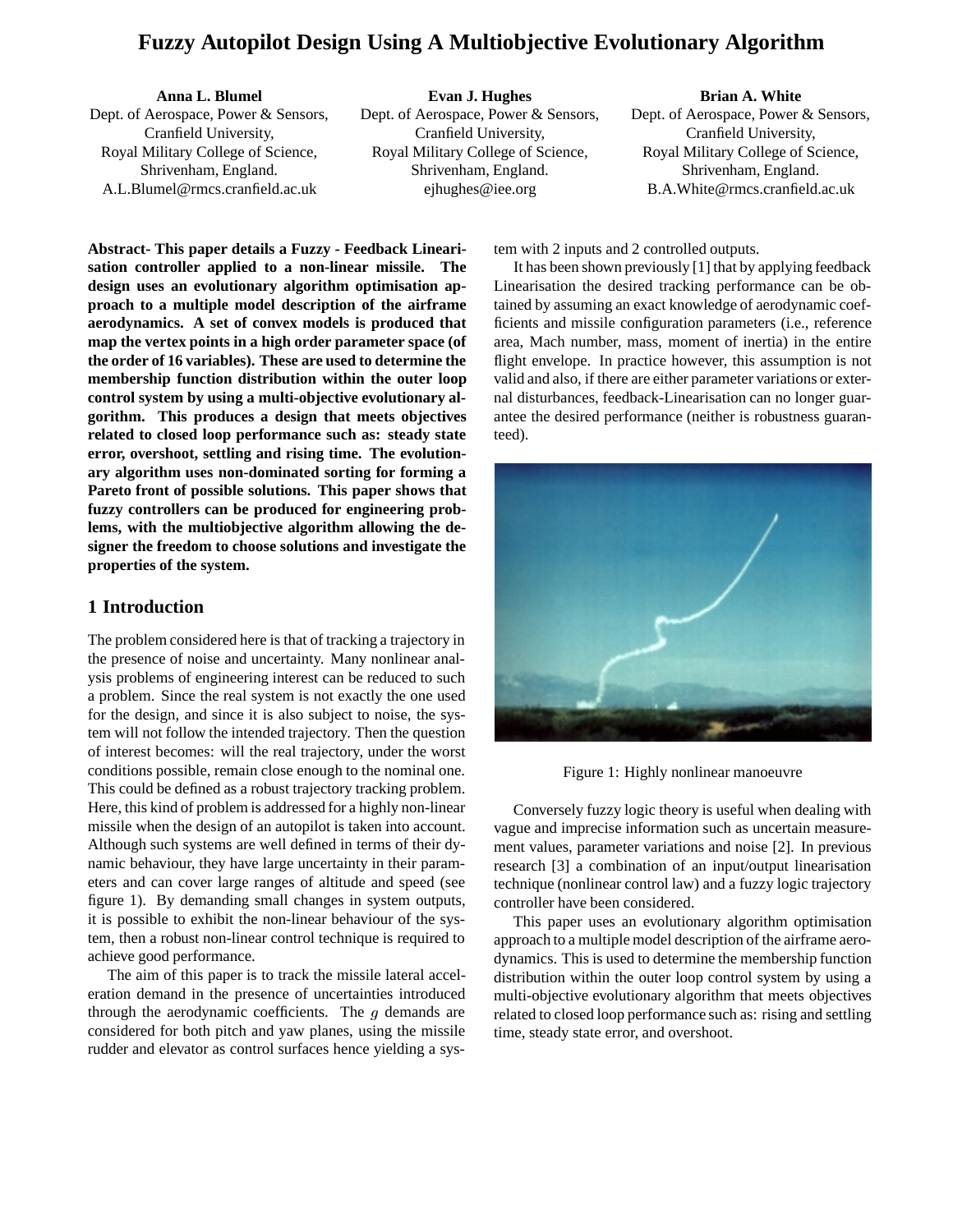### **2 HORTON Missile model**

The missile model used in this study derives from a non-linear model produced by Horton of Matra-British Aerospace [4]. It describes a 5 DOF model in parametric format with severe cross-coupling and non-linear behaviour. This study has considered the reduced problem of a 4 DOF controller for the pitch and yaw planes without roll coupling. The angular and translational equations of motion of the missile airframe are given by:

$$
\dot{q} = \frac{1}{2} I_{yz}^{-1} \rho V_o S d(\frac{1}{2} d C_{mq} q + C_{mw} w + V_o C_{m\eta} \eta)
$$
  

$$
\dot{w} = \frac{1}{2m} \rho V_o S (C_{zw} w + V_o C_{z\eta} \eta) + U q
$$
 (1)

$$
\dot{r} = \frac{1}{2} I_{yz}^{-1} \rho V_o S d(\frac{1}{2} dC_{nr} r + C_{nv} v + V_o C_{n\zeta} \zeta)
$$
  
\n
$$
\dot{v} = \frac{1}{2m} \rho V_o S (C_{yv} v + V_o C_{y\zeta} \zeta) - Ur
$$
 (2)

where the  $axes(x, y, z)$ , rates(r, q) and velocities (v, w) are defined in (Figure 2).



Figure 2: Airframe axes

Equations (1,2) describe the dynamics of the body rates and velocities under the influence of external forces (e.g.  $C_{zw}$ ) and moments (e.g.  $C_{mq}$ ), acting on the frame. These forces and moments, derived from wind tunnel measurements, are non-linear functions of Mach number, longitudinal and lateral velocities, control surface deflection, aerodynamic roll angle, and body rates.

The aerodynamic coefficients:  $C_{yv}$ ,  $C_{y\zeta}$ ,  $x_{cp}$ , and  $C_{nr}$  are presented by polynomials shown in Table 1. These polynomials are fitted to the set of curves taken from look-up tables for different flight conditions. The table is a set of curves in the plane of total incidence  $\sigma$  in [rads] and Mach number <sup>M</sup>. In the table the cyv polynomials present the *normal force* curves, the  $x_{cp}$  present the *centre of pressure* curves, cyz present the *rudder and elevator control forces* curves, and finally the  $c_{nr}$  present the *damping yawing and pitching moments* curves which are reasonably proportional to body rates.

The highly non-linear nature of the aerodynamic coefficients for different flight conditions are shown in details ([5]) and the carpet plot for one of them (for example  $x_{cp}$ ) is shown in figure 3 plotted as a function of Mach number and roll angle for different incidence angles  $(\sigma)$ .

| Normal force       | $C_{uv} = -25 + 1.0M - 60\sigma$                      |
|--------------------|-------------------------------------------------------|
| Control surfaces   | $C_{u\zeta} = -10 - 1.6M + 2.0\sigma$                 |
| Centre of pressure | $X_{cn} = 1.3 + 0.1M + 0.2\sigma$                     |
|                    | Damping moment $\mid C_{nr} = -500 - 30M + 200\sigma$ |

Table 1: Roll angle =  $0^{\circ}$ 



Figure 3:  $x_{cp}$  for different flight conditions

The description of the model is obtained from data supplied by Matra-BAE and detailed in the Horton report [6]. As both horizontal and vertical lateral motion is symmetric in format, both will be dealt with together, taking into account the appropriate sign changes in derivatives for each lateral direction.

The control of the missile will be accomplished in this paper by controlling lateral velocity. The dynamic equation (2) for lateral velocity can be derived further as follows:

$$
\dot{v} = V^o(C_{yv}v + V_oC_{y\zeta}\zeta) - Ur
$$
\n
$$
= V^o[(C_{yv_0} + C_{yv_M}M + C_{yv_\sigma} | \sigma ])v
$$
\n
$$
+V_o(C_{y\zeta_0} + C_{y\zeta_M}M + C_{y\zeta_\sigma} | \sigma ])\zeta] - Ur
$$
\n
$$
= V^o[(\bar{C}_{yv_0}v + \bar{C}_{yv_\sigma} | v | v
$$
\n
$$
+V_o\bar{C}_{y\zeta_0}\zeta + V_o\bar{C}_{y\zeta_\sigma} | v | \zeta] - Ur
$$
\n(3)

where the Mach number  $M$ , and the total velocity  $V_o$  are slowly varying and where:

$$
|\sigma| = \frac{|v|}{V_o} \frac{180}{\pi}
$$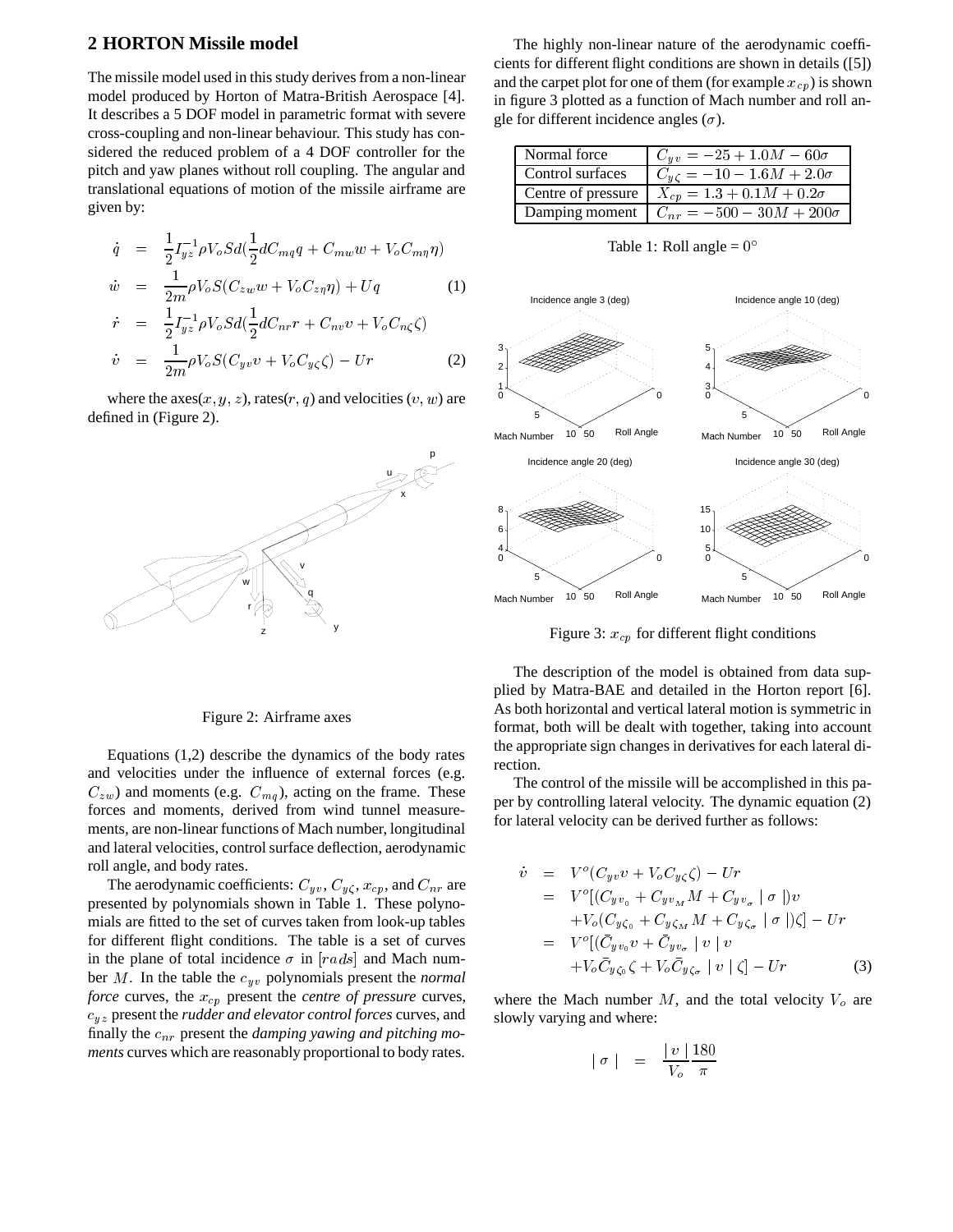$$
M = \frac{V_o}{SoS}
$$
  
\n
$$
V^o = \frac{1}{2m}\rho V_o S
$$
  
\n
$$
\bar{C}_{yv_0} = C_{yv_0} + C_{yv_M} \frac{V_o}{SoS}
$$
  
\n
$$
\bar{C}_{yv_\sigma} = C_{yv_\sigma} \frac{180}{V_o \pi}
$$
  
\n
$$
\bar{C}_{y\zeta_0} = C_{y\zeta_0} + C_{y\zeta_M} \frac{V_o}{SoS}
$$
  
\n
$$
\bar{C}_{y\zeta_\sigma} = C_{y\zeta_\sigma} \frac{180}{V_o \pi}
$$

The state-space form of the non-linear system of the missile is written in a matrix form:

$$
\begin{array}{rcl}\n\dot{x} & = & f(x) + g(x)u \\
y & = & h \\
 & = & \left[\begin{array}{c} h_1 \\ h_2 \end{array}\right] = \left[\begin{array}{c} x_1 \\ x_3 \end{array}\right]\n\end{array} \tag{5}
$$

(4)

For the selected outputs (lateral velocities) an approximate input-output linearisation has been applied in our previous work [1]. A combination of neglecting sufficiently small terms during the differentiation process and proposing an output that is an approximation of the desired one has been used which has resulted in a linear equivalent system with total relative degree equal with the order of the system. This means there is no part of the system dynamics which is rendered "unobservable" in the approximate input-output linearisation. Since there is no internal (zero) dynamics the stability of the linearised system can be guaranteed and the tracking problem is solved [7] .

The effect of neglecting small terms (the side-slip force acting on the control surfaces) in the  $g$  vector field is to eliminate a non-linear zero in the system within the model description, and which is not taken into account in the non-linear control design. It has been shown in [5] that provided the side-slip force is not too great this will not affect the performance of the control design in a significant manner.

The required static state feedback for decoupled closed loop input/output behaviour is given by [7] as:

$$
u = E^{-1} \left\{ v - \begin{bmatrix} \alpha_1 \\ \alpha_2 \end{bmatrix} \right\}
$$
 (6)

where  $E^{-1}$  is the decoupling matrix of the system and it is nonsingular.

After applying the feedback linearisation technique the linearised closed loop system can be written as:

$$
\ddot{y}_i = v_i \tag{7}
$$

where  $v$  is the new linearised system input.

It has been shown [1] that the desired tracking performance for lateral acceleration can be obtained by assuming

an exact knowledge of aerodynamic coefficients and missile configuration parameters (i.e., reference area, Mach number, mass, moment of inertia). In practice however, this assumption is not valid and also, if there are parameter variations or external disturbances, feedback-linearisation can no longer guarantee the desired performance or neither is robustness guaranteed. For these reasons, a combination of an input/output linearisation technique (nonlinear control law) and a fuzzy logic controller (trajectory controller) have been chosen to be considered here.

#### **3 Multi-modelling: Sensitivity Analysis**

The variations in aerodynamic coefficients have introduced parametric uncertainties into the non-linear system.

It has been found that some coefficients can be allowed larger percentage variation from the nominal case than others. Within the system we are able to tolerate  $\pm 50\%$  uncertainty in  $c_{yz}, c_{uv}, c_{nr}$  before it goes unstable.

Also for a range of  $\pm 25\%$  change, the aerodynamic coefficient  $C_{uv}$  can vary before the side-slip velocity exceeds  $10\%$ steady state error within the feedback linearised loop. For similar performance,  $C_{yz}$  can vary by  $\pm 15\%$ , and the most sensitive coefficient,  $X_{cp}$ , can vary by  $\pm 1.5\%$ .

The centre of pressure coefficient  $x_{cp}$  and the control surfaces  $c_{yz}$  polynomials have most significant effect on the close loop performance (the system is very sensitive to small changes) while the damping moment contribution in  $c_{nr}$  is small and the system is almost insensitive so can be simplified to be independent of aerodynamic roll angle.

The sign of  $x_{cp}$  can tell us whether the system is stable or not. When the  $\sigma$  term of  $x_{cp}$  is varied to around +50% change we get an unstable system.

In a real flight scenario, for every instance of this missile type, the aerodynamical functions may deviate from their nominal values, taken in wind tunnel measurements. In order to explore the complexity of the problem we have assessed the open and closed loop system for different autopilot demands by computing the lateral acceleration and side-slip velocity errors. For simplicity we have studied the single plane (lateral or vertical motion) when roll angle is  $0^\circ$ .

#### **4 Fuzzy trajectory controller**

The autopilot design shown in figure 4 consists of the missile dynamics presented by

$$
\dot{x} = f(x) + \Delta f(x) + (g(x) + \Delta g(x))u \qquad (8)
$$
  

$$
y = h(x)
$$

which presents the multi-modelling frame. A fast  $250[rads/sec]$  second order linear actuator is included within the missile dynamics. Fin angles and fin rates are states of the system. The non-linear control law is  $\frac{\nu-\alpha}{\beta}$ , derived by the feedback linearisation technique, which decouples the system. Two fuzzy logic trajectory controllers are used in the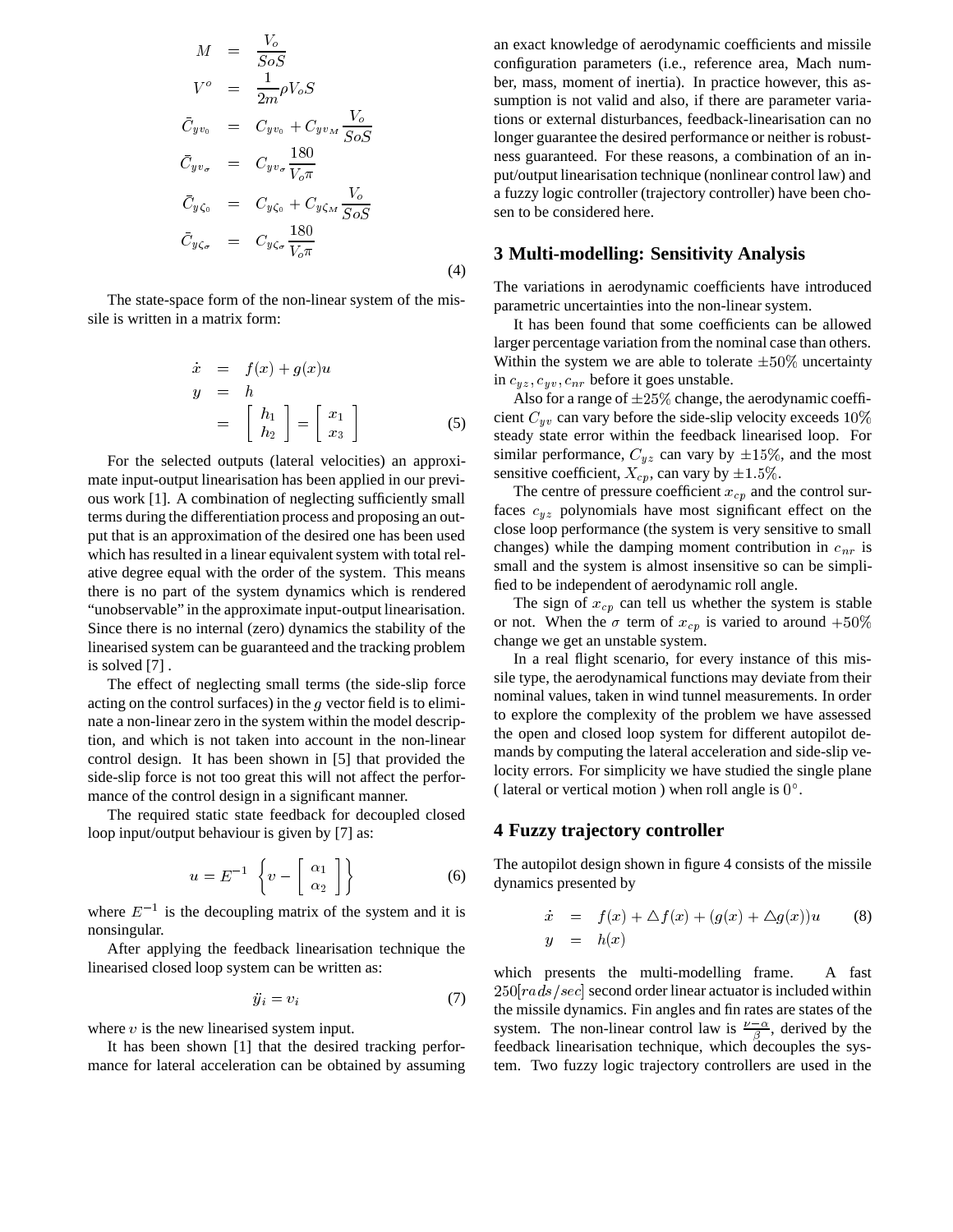

Figure 4: Trajectory control design

outer loop for the lateral  $v$ , and vertical  $w$  channels respectively. An optimisation procedure is used to tune the membership functions and the rules of the Fuzzy Logic Controller. The fixed gains used in the design of the nominal model correspond to natural frequency  $w_n = 50(rad/sec)$  and damping factor  $\zeta = 0.7$  of the closed loop system.

The trajectory controller has been designed, based on a fuzzy inference engine, as a two input - one output system with five membership functions for each variable. The membership functions' positions and the rules are generated using an evolutionary algorithm.

#### **5 Evolutionary Algorithm Structure**

The proposed framework maintains a population of fuzzy rule sets with their membership functions and uses the evolutionary algorithm to automatically derive the resulting fuzzy knowledge base.

A hybrid real valued/binary chromosome has been used to define each individual fuzzy system. Figure 5 shows the chromosome structure for a four membership function system (for clarity). In this work we actually used five member functions for each of the inputs and the output. The real valued parameters are defined as being the  $\delta a \delta b \delta c \delta d$  and lie in the range (0; 1]. The binary component encodes the set of rules used in the system. Each rule is either on or off  $(0/1)$  and corresponds to the form:

$$
if A_i AND B_j then O_k \t(9)
$$

where  $A_i$  denotes membership function i of input A,  $B_j$ denotes membership function j of input b, and  $O_k$  denotes membership function  $k$  of the output  $O$ . This process allows a full set of rules to be developed for the fuzzy system, but maintains a fixed length chromosome. The five membership function structure leads to a chromosome with 12 real valued

genes and 125 binary genes. The fuzzy system used product for the member function 'AND'. The 'OR' function was not required as the rules were all expressed as 'AND' terms. The implication method was to chose the minimum value and crop the output member functions. The aggregation method was to choose the maximum values of the set of member functions. A centroid approach was used to defuzzify the output.

The evolutionary algorithm[8] follows the usual format of ranking, selection, crossover, mutation and evaluation but with the real and binary parts of the chromosomes being processed separately. A multi-objective approach was used to identify good solutions. A method known as non-dominated ranking was used in the evolutionary algorithm to allow the multi-objective problem to be handled easily. A detailed description of the non-dominated ranking process may be found in [9], and is based on several layers of classifications of the individuals. To classify the individuals, the population is ranked on the basis of non-domination: all non dominated individuals are classified into one category and given a dummy fitness value, which is proportional to the population size, to provide an equal reproductive potential for these individuals. To maintain the diversity of the population, these classified individuals are shared using their dummy fitness values, based on relative chromosome vectors. Then this group of classified individuals is ignored and another layer of non dominated individuals is considered. The process continues until all individuals in the population are classified.

A population of 100 individuals was maintained by the algorithm. Each generation, 20 individuals were selected for breeding. Crossover was performed at a rate of 0.9, with intermediate crossover being used for the real values and uniform multi-point crossover for the binary part. A mutation rate of  $2/137$  was used. Selective pressure (SP) of 1.7 is used. The high crossover and low selective pressure is to slow convergence to help prevent local optimum being exploited. The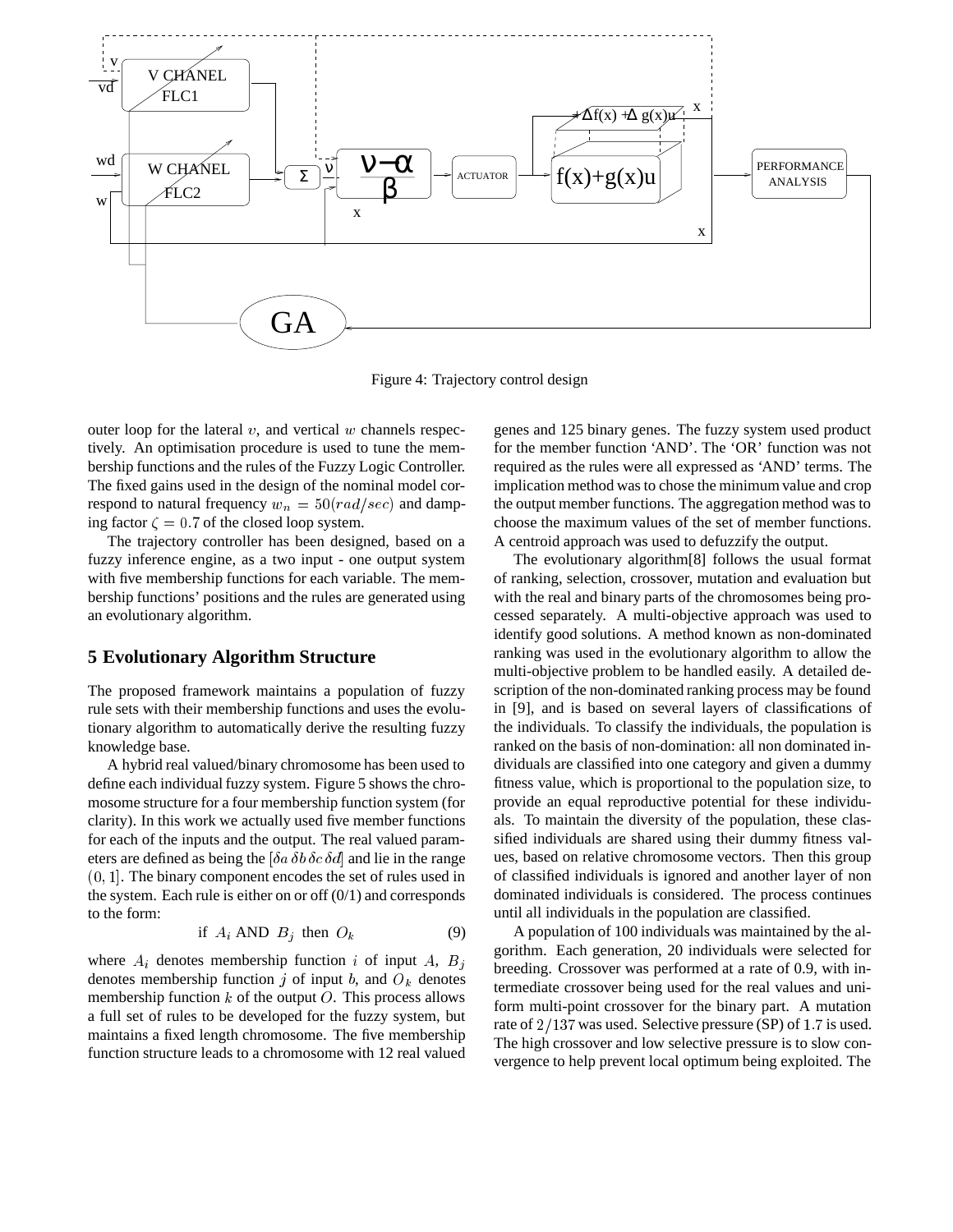

Figure 5: FLC chromosome structure (4 member functions)

twenty new individuals were evaluated and then concatenated to the old population, forming a set of 120 individuals. Nondominated ranking was then applied to this set and the best 100 were taken for the next generation.

In this application much of the feasible space of the controller is little used (see the results section). The genes responsible for these areas will settle to some semi-random state. That is why sometimes solutions having very similar used control surfaces may have very different chromosomes. This feature upsets the sharing process. A token value of  $\sigma_{share} = 0.5$  was used, because varying  $\sigma_{share}$  has little effect in this application.

Stochastic universal sampling is used to select good individuals from the population for breeding. Since individuals in the first front have the maximum fitness value, they are more likely get more copies than the rest of the population. This allows the algorithm to search for non-dominated regions, and results in convergence of the population toward such regions. The main strengths of the non-dominated ranking technique is that it can handle any number of objectives independently. The population in the final generation will be mainly nondominated.

#### **6 Optimistic Reference point approach**

Depending on how we consider the objectives will affect the Evolutionary algorithm behaviour in terms of convergence and searching through feasible regions for acceptable solutions. Previously [3] we have used the surrogate additive function which transfers the vectorised multi-objective problem into a scalar optimisation problem.

One way to explore this problem is to define closed loop performance criteria as four objectives by using the reference point approach [10]. Other researchers [11], [12] have applied similar ideas by using goal attainment method to a gas turbine engine model.

The tradeoff information generated by the evolutionary algorithm can contribute to a better understanding of the complexity of the problem. Generally the objective criteria are incomparable and the numerical values may differ considerably. This can make the tradeoff plots difficult to view. A procedure for normalisation must be used to convert the criteria  $y_j(\mathbf{x})$  into a dimensionless function  $\eta_j(\mathbf{x})$  for which usually  $\eta_i({\bf x}) \in [0, 1].$ 

The optimistic reference point approach [10],[13] known also as using a function of losses represents the losses from the ideal values  $y_j^*$  for the objectives:

$$
\eta_j(\mathbf{x}) = \frac{\mathbf{y}_j^* - \mathbf{y}_j(\mathbf{x})}{\mathbf{y}_j^*}, j \in [1, \dots, m].
$$
 (10)

If the ideal values  $y_j^*$  are very small numbers or  $y_j^* \longrightarrow 0$ , an alternative form can be used

$$
\eta_j(\mathbf{x}) = \frac{\mathbf{y}_j^* - \mathbf{y}_j(\mathbf{x})}{\mathbf{y}_{jmax} - \mathbf{y}_{jmin}}, j \in [1, ..., m].
$$
 (11)

Where  $y_{jmax}$  and  $y_{jmin}$  are respectively the maximum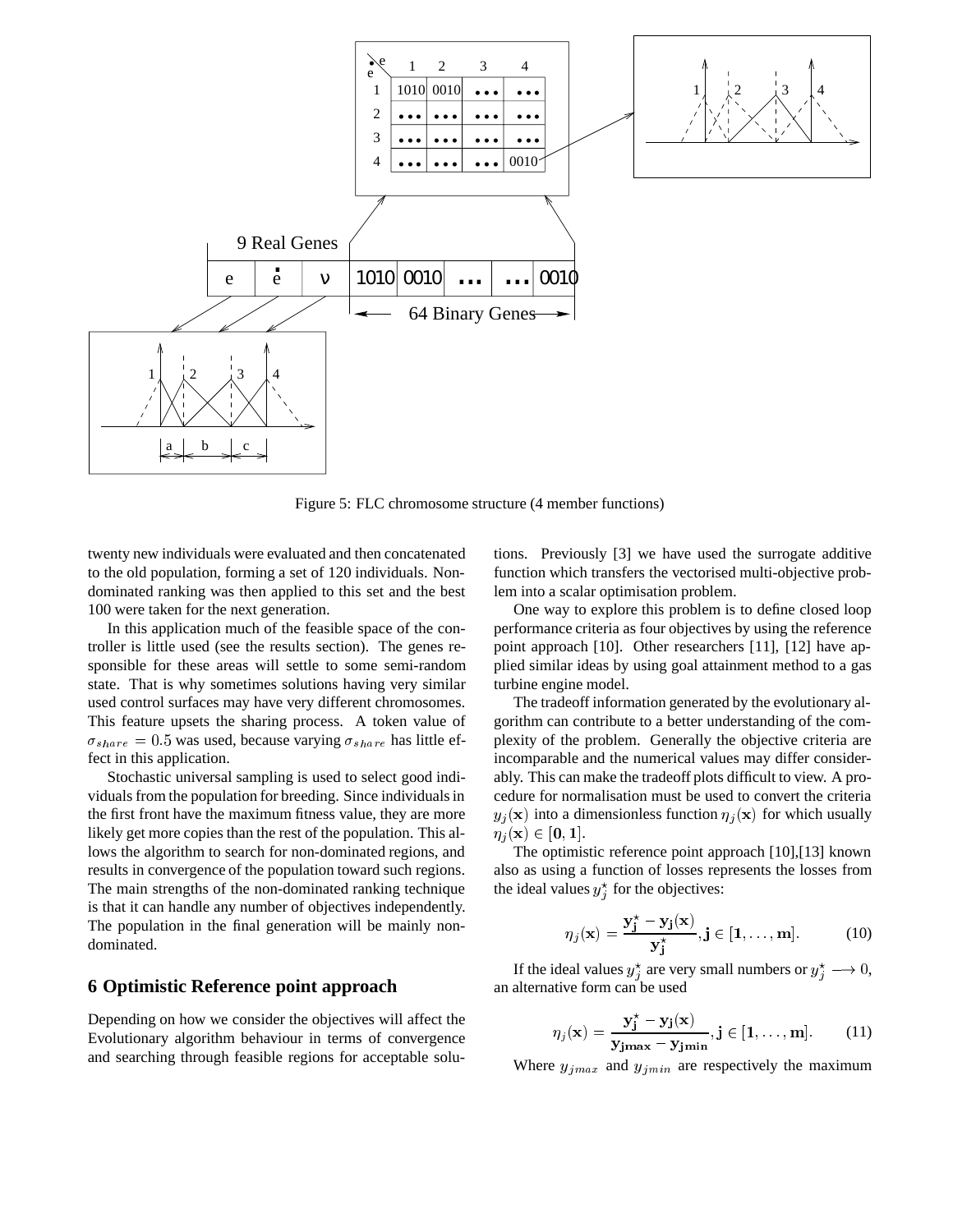and minimum values of the criterion  $y_i(\mathbf{x})$  in x in X. X is the set of feasible solutions and a proper subset of the solution space  $\mathcal{R}^m$ .

This approach is called *optimistic*, because the most desired values  $y_j^*$  for the objectives in equation 10 are chosen. This is applied to all four closed loop performance criteria: rising time, steady state error, overshoot and settling time.

The closed loop performance criteria are chosen as following:

Side-slip velocity steady state error:

$$
\eta_1(x) = \frac{Er^* - Er(\mathbf{x})}{Er_{max} - Er_{min}}\tag{12}
$$

• Overshoot:

$$
\eta_2(x) = \frac{Os^* - Os(\mathbf{x})}{Os_{max} - Os_{min}}\tag{13}
$$

• Rise time:

$$
\eta_3(x) = \frac{Tr^* - Tr(\mathbf{x})}{Tr_{max} - Tr_{min}} \tag{14}
$$

• Settling time:

$$
\eta_4(x) = \frac{T s^* - T s(\mathbf{x})}{T s_{max} - T s_{min}} \tag{15}
$$

Table 2 shows the reference points used in the objective calculations.

#### **7 Results**

The fuzzy surface has been developed with the model exercising the nominal aerodynamic coefficients. The fuzzy logic controller has been tuned for the nominal case of the aerodynamical coefficients, demand  $2.57[m/sec]$  corresponding to 1g pull lateral acceleration, and tested for parameter variations within the ranges specified in section 3. Two particular combinations of variation have been used:

1. 
$$
\left[\begin{array}{ccccc}C_{yv_{min}} & C_{yz_{min}} & C_{nr_{max}} & X_{cp_{max}}\end{array}\right]
$$
  
2. 
$$
\left[\begin{array}{ccccc}C_{yv_{max}} & C_{yz_{min}} & C_{nr_{max}} & X_{cp_{min}}\end{array}\right]
$$

Robust performance to these errors within less than 5% relative steady state error has been achieved.

In a typical run, about 80% of the solutions in the final population are non-dominated. Figure 6 shows the tradeoff plot for three of the non-dominated solutions. Figure  $7(a)$ shows the fuzzy surface of a trajectory controller generated by the evolutionary algorithm with the paths taken for the nominal (circles) and perturbed cases (dots). This is the controller that delivers the smallest steady state error, but the settling time is faster than required, and there is overshoot. Figure 7(b) shows the side-slip velocity response for the nominal case and two cases with extreme coefficient values (detailed below). The most fired rule (70%) in this solution is when both error and the derivative of the error are zero, which is the steady state area of the response.

Figure 7(c-f) shows the surfaces used and the corresponding side slip velocity responses for the two alternative solutions from the non-dominated set. The solution (c) has very little overshoot, but has a slow rise time and good settling time and is less robust. Solution (e) has a very fast rise time, no overshoot, a good settling time but poor steady state error.

Solutions (a)  $\&$  (c) have similar surfaces showing a 'winged' pattern. Solution (e) is quite different and has a 'double valley' response.



Figure 6: Trade-off plot for three non-dominated solutions.

#### **8 Conclusions**

We have evaluated the robustness of feedback linearisation on the significant parametric uncertainty introduced into the system through the aerodynamic coefficients. We have proposed a fuzzy outer loop to improve the robustness. We have shown that the evolutionary algorithms can produce a good set of results that populate the Pareto solution set, allowing the system designer the flexibility of trading one solution against others to achieve a desired performance.

As figure 7 demonstrates, by monitoring the usage of the controller surface, combined with the fuzzy control approach, an insight can be gained into the operation of robust controllers that are created using the evolutionary process.

#### **9 Acknowledgements**

The authors would like to thank Matra-BAE for providing the data for the missile model.

### **Bibliography**

[1] A. Tsourdos, A. L. Blumel, and B. A. White, "Trajectory control of a nonlinear homing missile," in *Proc.*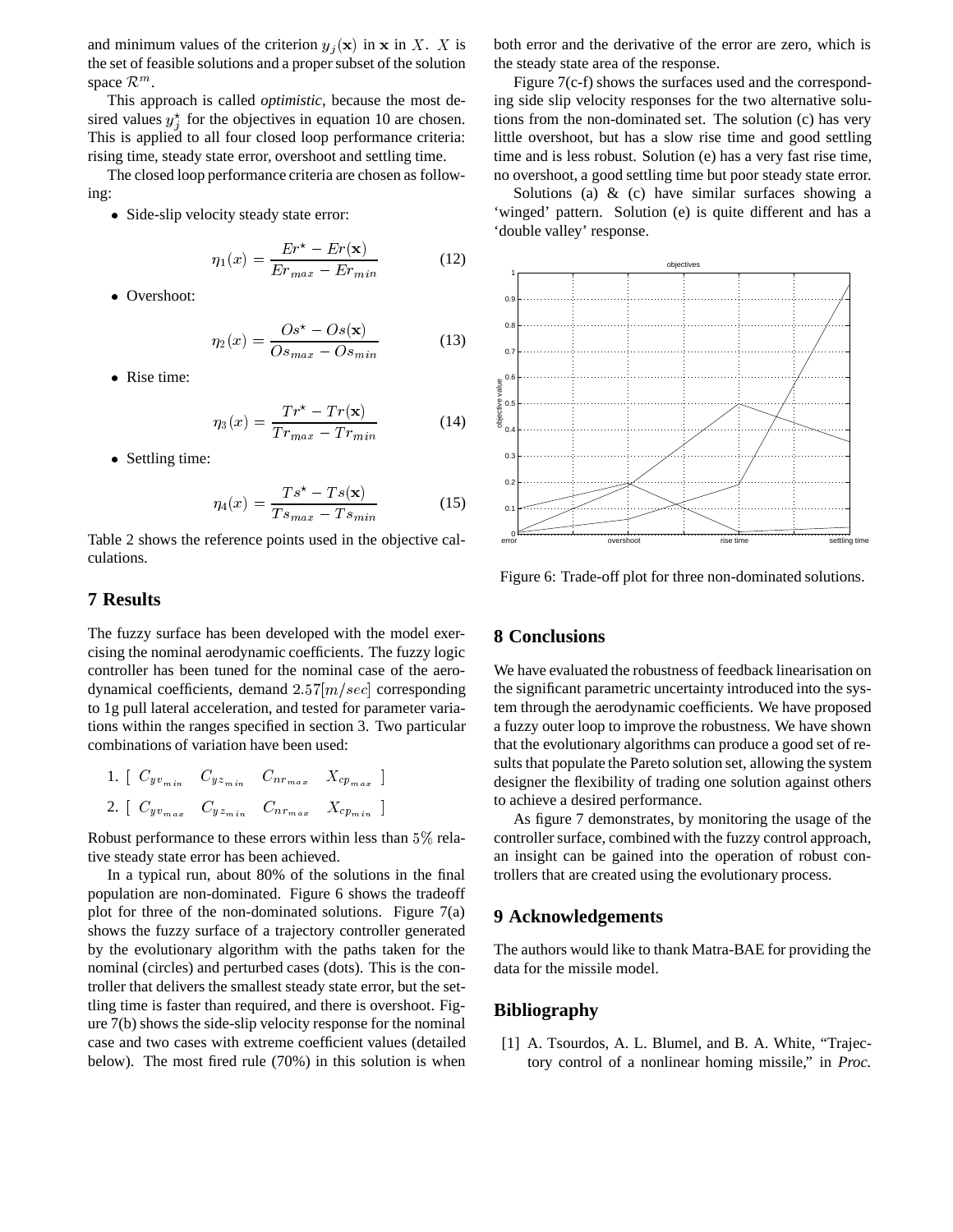| Reference points | Steady State Error   Settling time |                        | Rising time                                                                                                     | Overshoot        |
|------------------|------------------------------------|------------------------|-----------------------------------------------------------------------------------------------------------------|------------------|
| Ideal point      | $Er^* = 0.0[%]$                    | $Ts^* = 0.15 \, [sec]$ | $Tr^* = 0.08 \, \text{sec}$                                                                                     | $\log^* = 4.5\%$ |
| Maximum          | $Er_{max} = 2.0[%]$                |                        | $T s_{max} = 0.25 \text{[} sec \text{]}$ $T r_{max} = 0.14 \text{[} sec \text{]}$ $O s_{max} = 25.0 \text{[%]}$ |                  |
| Minimum          | $Er_{min} = 0.0[%]$                |                        | $T_{s_{min}} = 0.1[sec]$   $Tr_{min} = 0.07[sec]$   $Os_{min} = 2.0[%]$                                         |                  |

|  |  |  | Table 2: Closed loop performance criteria |  |
|--|--|--|-------------------------------------------|--|
|--|--|--|-------------------------------------------|--|

*of the* <sup>14</sup>th *IFAC Symp. on Aut. Control in Aerospace*, 1998. Korea.

- [2] A. Trebi-Ollennu and B. A. White, "Robust output tracking for mimo nonlinear systems: An adaptive fuzzy systems approach," *IEE Proc. Control Theory appl. - Marine Control*, vol. 144, pp. 537–544, 6 1997.
- [3] A. L. Blumel, E. J. Hughes, and B. A. White, "Design" of robust fuzzy controllers for aerospace applications," in *Proceedings of the 18 NAFIPS Conference*, vol. 1, pp. 438–442, 1998.
- [4] M. Horton, "A study of autopilots for the adaptive control of tactical guided missiles," Master's thesis, Univ. of Bath, 1992.
- [5] B. A. White, "Non-linear autopilot of the horton and generic missile," tech. rep., Dept. of Aerospace, Power and Sensors, Cranfield University-RMCS, Shrivenham, Wilts, SN6 8LA, October 15 1998.
- [6] A. L. Blumel, A. Tsourdos, and B. A. White, "Nonlinear horton missile model," tech. rep., The Royal Military College of Science,Cranfield University, D.A.P.S., R.M.C.S.,C.U., Shrivenham, Wilts, SN6 8LA, September 16 1997.
- [7] J. E. Slotine and L. Weiping, *Applied Nonlinear Control*. Prentice Hall, 1991.
- [8] A. Zalzala and P. J. Fleming, eds., *Genetic algorithms in engineering systems*. The Institution of Electrical Engineers, 1997.
- [9] N. Srinivas and K. Deb, "Multiobjective optimization using nondominated sorting in genetic algorithms," *Evolutionary Computation*, vol. 2, no. 3, pp. 221–248, 1995.
- [10] H. R. Weistroffer, "A combined over and underachievement programming approach to multiple objectives decision making," *Journal of Large Scale Systems*, vol. 7, pp. 47–58, May 1984.
- [11] C. M. Fonseca and P. J. Fleming, "Multiobjective optimization and multiple constraint handling with evolutionary algorithms-part 1:a unified formulation," *IEEE Transactions on Systems,Man and Cybernetics*, vol. 28, pp. 26–37, January 1998.
- [12] C. M. Fonseca and P. J. Fleming, "Multiobjective optimization and multiple constraint handling with evolutionary algorithms - part 2: Application example," *IEEE Transactions on Systems,Man and Cybernetics*, vol. 28, pp. 38–47, January 1998.
- [13] H. Weistroffer and S. Narula, "The current state of nonlinear multiple criteria decision making," tech. rep., School of Business, Virginia Commonwealth University, Richmond, Virginia 23284-4000, USA, 1989.

# **A Nomenclature**

- x roll axis
- y pitch axis
- z yaw axis
- q Pitch rate
- r Yaw rate
- U Velocity along the roll axis
- v Velocity along the pitch axis
- w Velocity along the yaw axis
- $V<sub>o</sub>$  Total Velocity
- $\eta$  Elevator angle
- $\zeta$  Rudder angle

## $I_{yz}$  Inertia

- m Mass of the airframe
- d Missile diameter
- S Wing chord
- $\rho$  Air density
- $x_{cg}$  Centre of Gravity
- $x_{cp}$  Centre of Pressure
- $x_f$  Fin moment arm
- SoS Speed of sound

# **B Physical Parameters of the HORTON Missile**

| Symbol   | Meaning               | Value                   |
|----------|-----------------------|-------------------------|
| $\rho_0$ | Sea Level Air density | $1.23\overline{kg/m^3}$ |
|          | Air Density           | $\rho_0 - 0.094h$       |
|          | Reference diameter    | 0.2m                    |
| ς        | Reference area        | $d^2/4 = 0.0314m^2$     |
| m        | <b>Mass</b>           | 125kg                   |
|          | Lateral Inertia       | 67.5kgm <sup>2</sup>    |